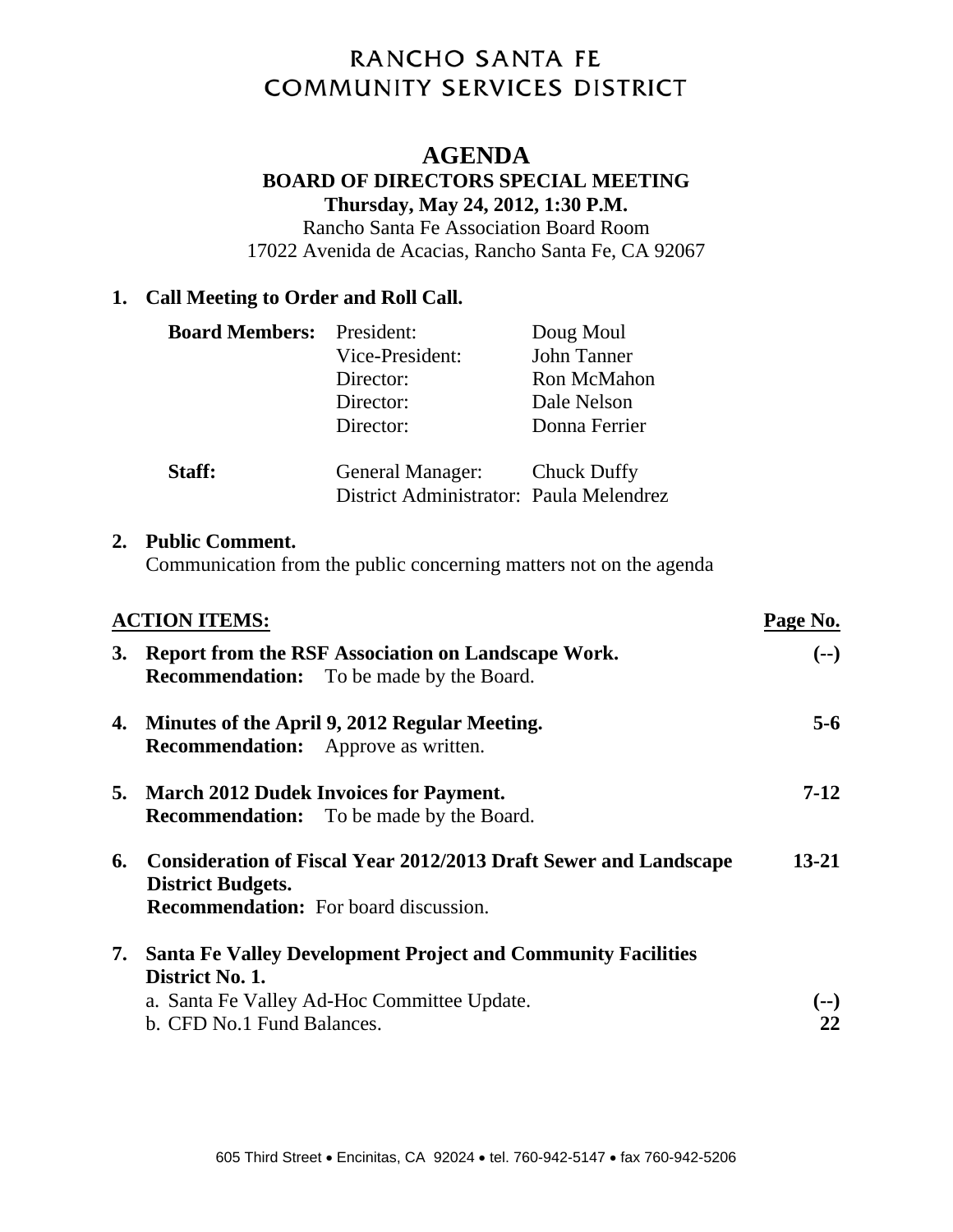| 8. | <b>District Engineer's Report.</b>                                    |           |
|----|-----------------------------------------------------------------------|-----------|
|    | a. Treatment Plant, Pump Station, and Sewer System Operations Report. | 23-24     |
|    | b. Collections Crew – Operations Log.                                 | 25        |
| 9. | <b>General Manager's Report.</b>                                      | $(--)$    |
|    | a. Strategic Asset Management Plan Update.                            |           |
|    | 10. Monthly Flow Reports.                                             | 26-28     |
|    | 11. Monthly Financial Reports.                                        |           |
|    | a. Account Balances.                                                  | 30        |
|    | b. 2012 Revenue and Expenditure Reports (Unaudited).                  | 31-34     |
|    | c. LAIF Monthly Update.                                               | $35 - 36$ |
|    | 12. Upcoming Seminars/Conferences.                                    | l -- 1    |

# **CONSIDERATION OF CORRESPONDENCE:**

An informational package containing copies of all pertinent correspondence to and from the District for the month of April 2012 will be given to each Board member along with the Agenda.

# **ADJOURN TO CLOSED SESSION**

**1. CONFERENCE WITH LEGAL COUNSEL—ANTICIPATED LITIGATION**  Significant exposure to litigation pursuant to subdivision (b) of Section 54956.9: (One potential case) Claim against the District for Reimbursement of Costs Incurred During the Construction of the Santa Fe Valley Development's Public Infrastructure. Claimant: Portswood Homebuilding Company, LLC Bernardo Lakes-San Diego, L.P.

# **2. CONFERENCE WITH LEGAL COUNSEL—ANTICIPATED LITIGATION**

Significant exposure to litigation pursuant to subdivision (b) of Section 54956.9: (One potential case) Claim against the District for Reimbursement of Costs Incurred During the Construction of the Santa Fe Valley Development's Public Infrastructure. Claimant: Starwood-Santa Fe Valley Partners